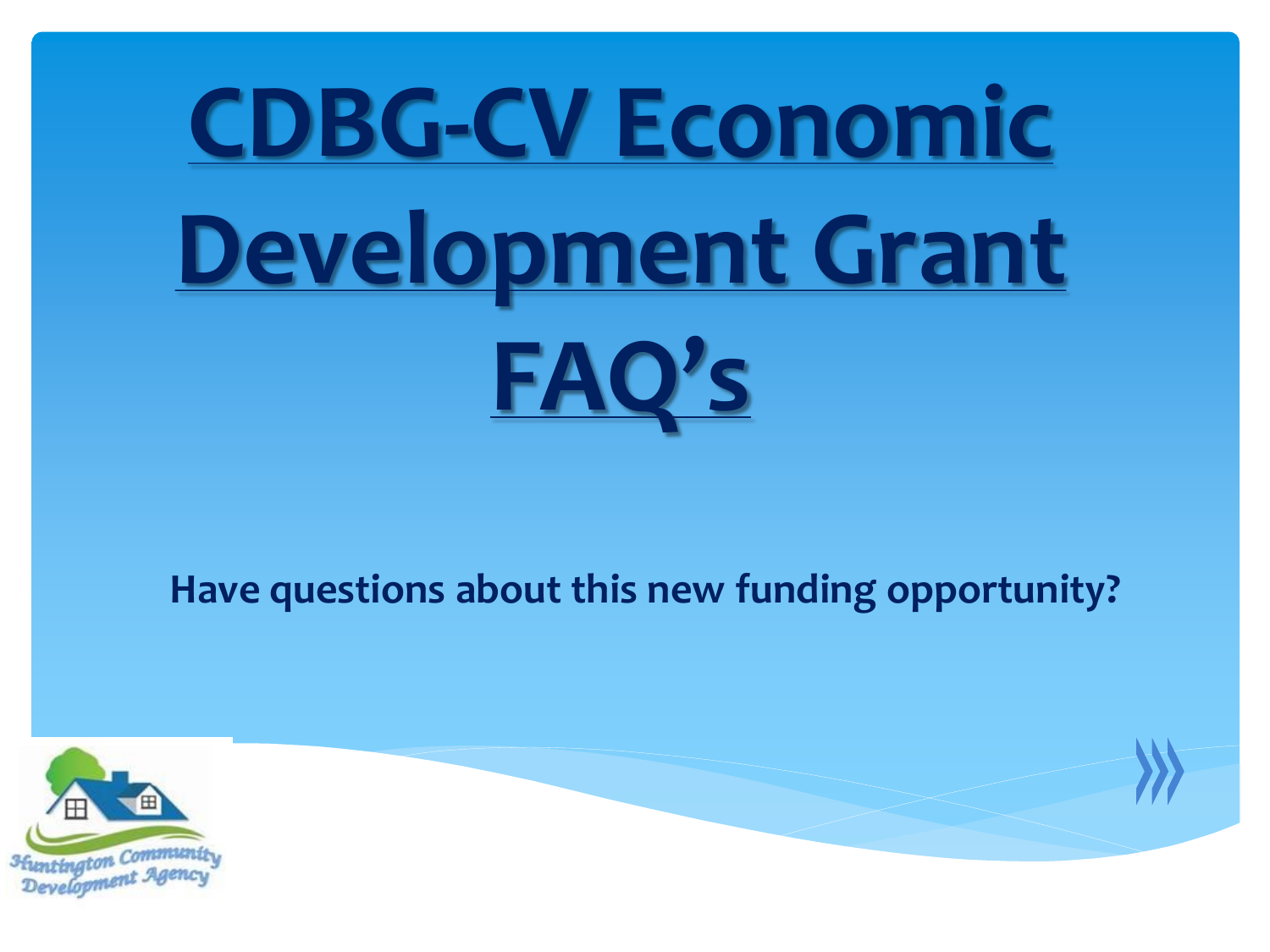#### **What size business is eligible?**

 **Businesses with less than 50 full time or full-time equivalent (FTE) employees are eligible.**



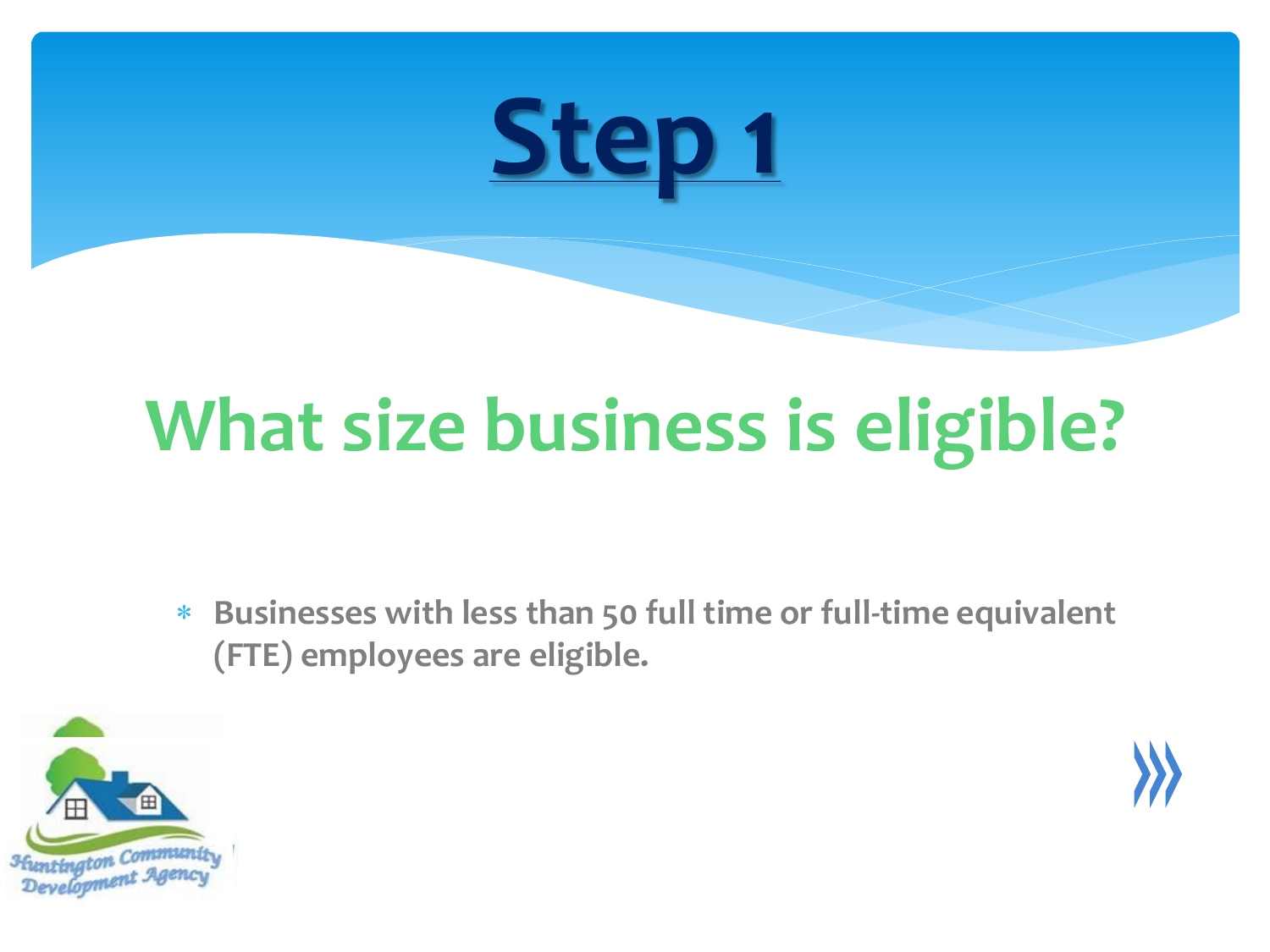### **When and where can I apply?**

 **Application will go live on December 21, 2020 at [www.huntingtonny.gov/cda](http://www.huntingtonny.gov/cda)**



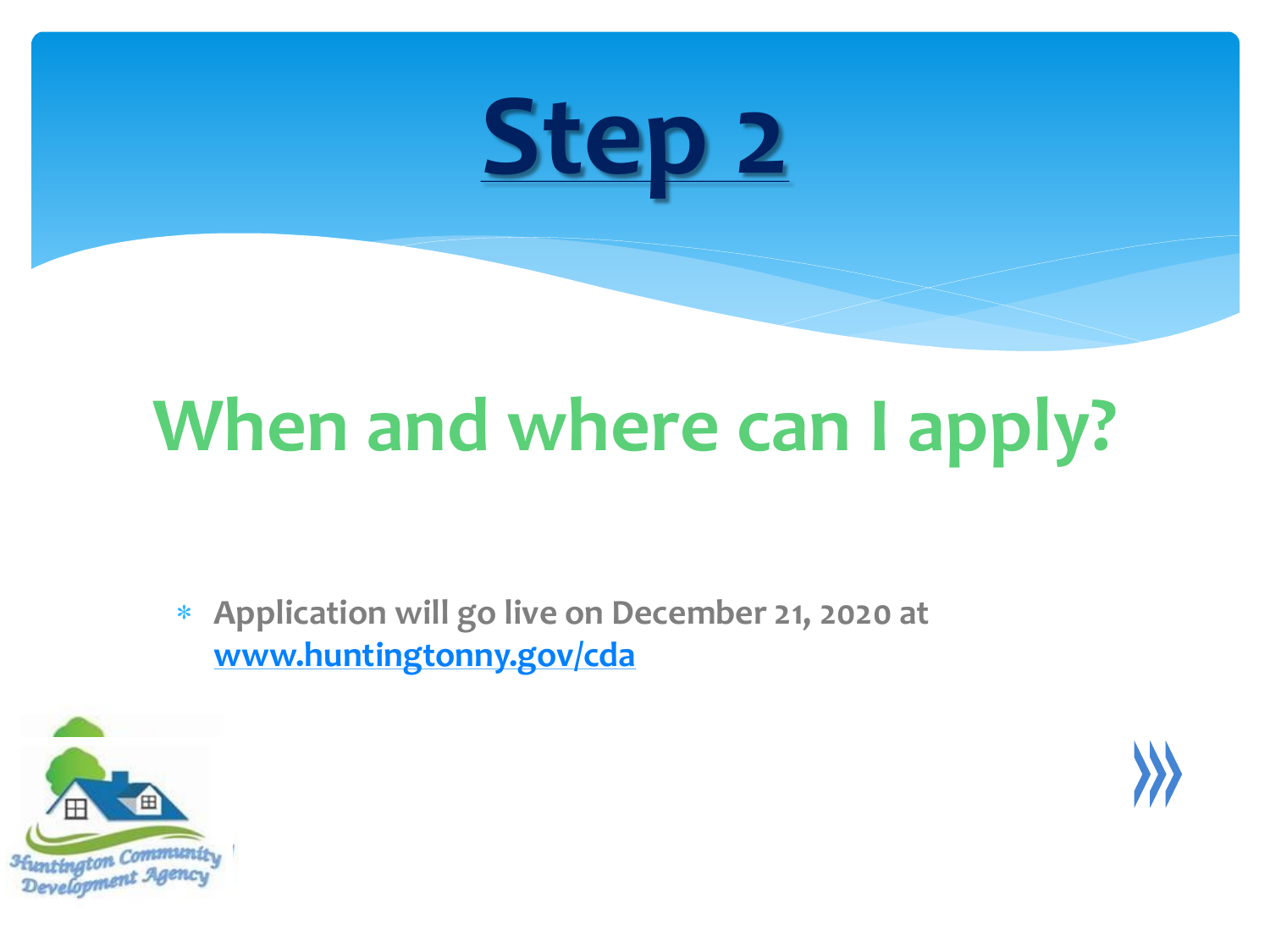## **What is the deadline to apply?**

 **Application deadline will be January 15th 2021, or until grant funding has been fully encumbered.**



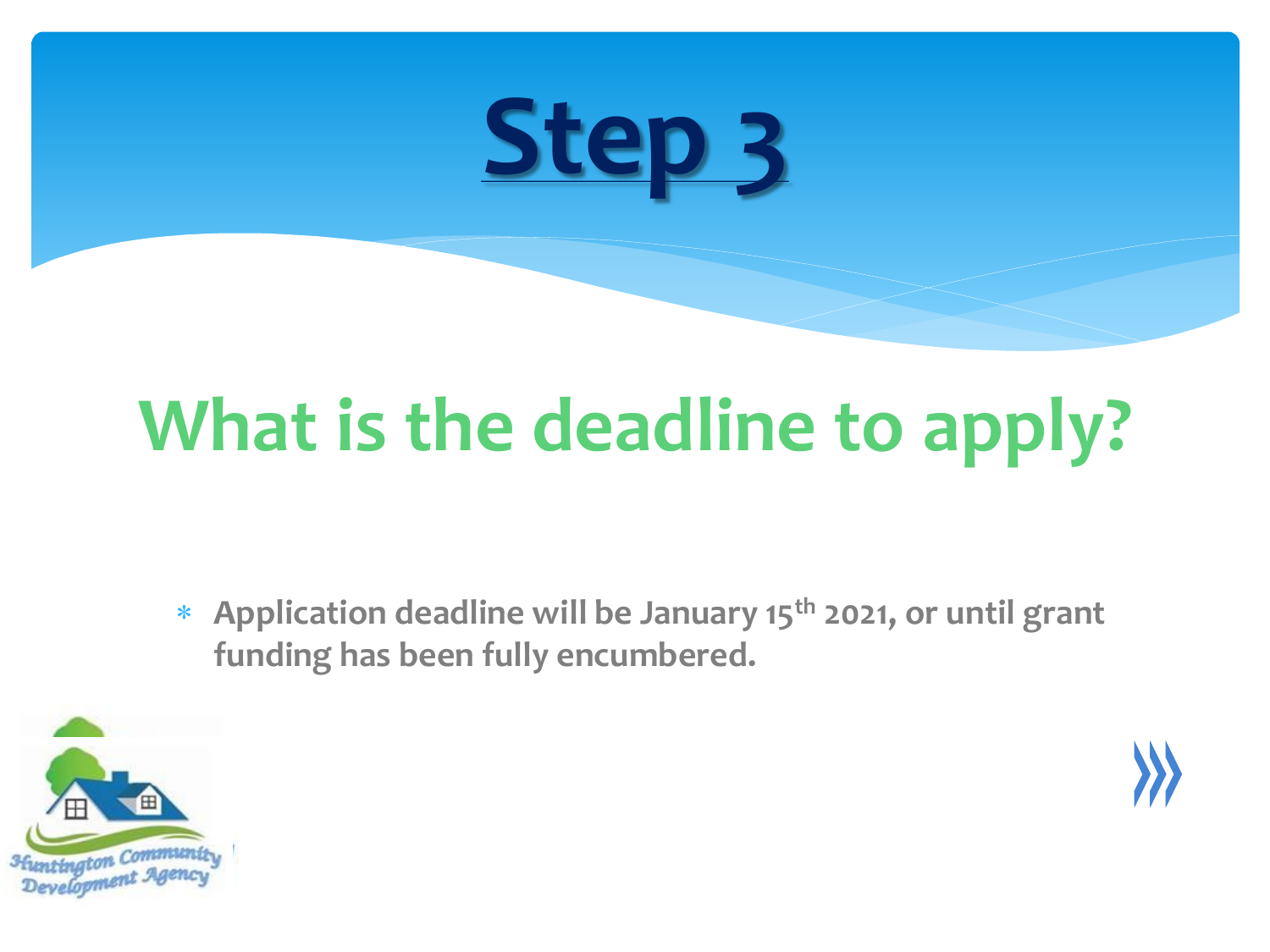#### **What is the award amount?**

 **Businesses are eligible for up to \$25,000 dollars. Grants will be awarded based on a first come, first served basis, and all eligible criteria is satisfied. Funds will provide \$2,000 dollars per full-time employee and \$1,000 per part-time employee retained.**

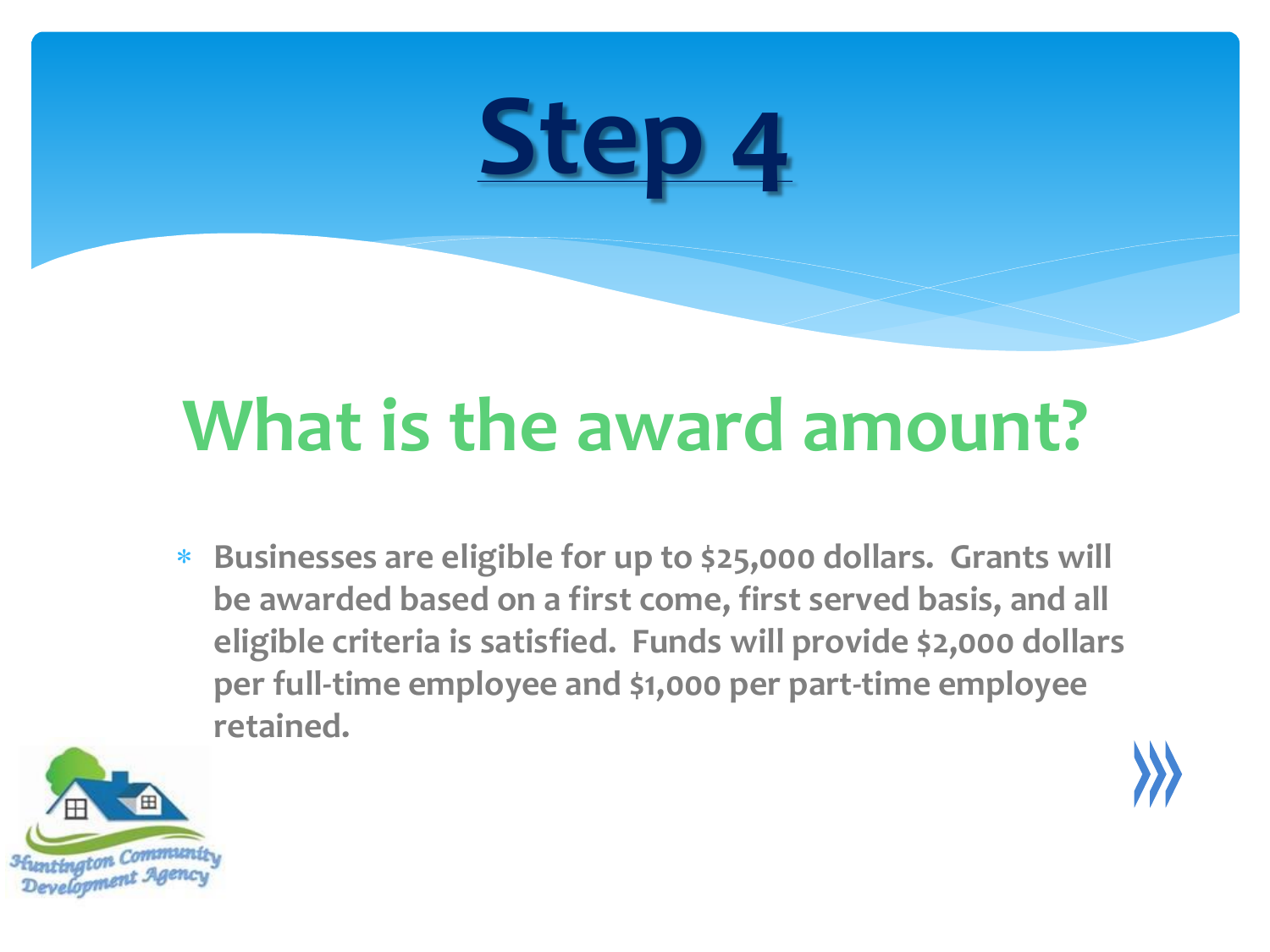

### **You must register your DUNS number?**

 [https://www.dnb.com/duns-number/view-update](https://www.dnb.com/duns-number/view-update-company-credit-file.html)[company-credit-file.html](https://www.dnb.com/duns-number/view-update-company-credit-file.html)

In order to receive federal grant funding your business must have a registered DUNS identification number.



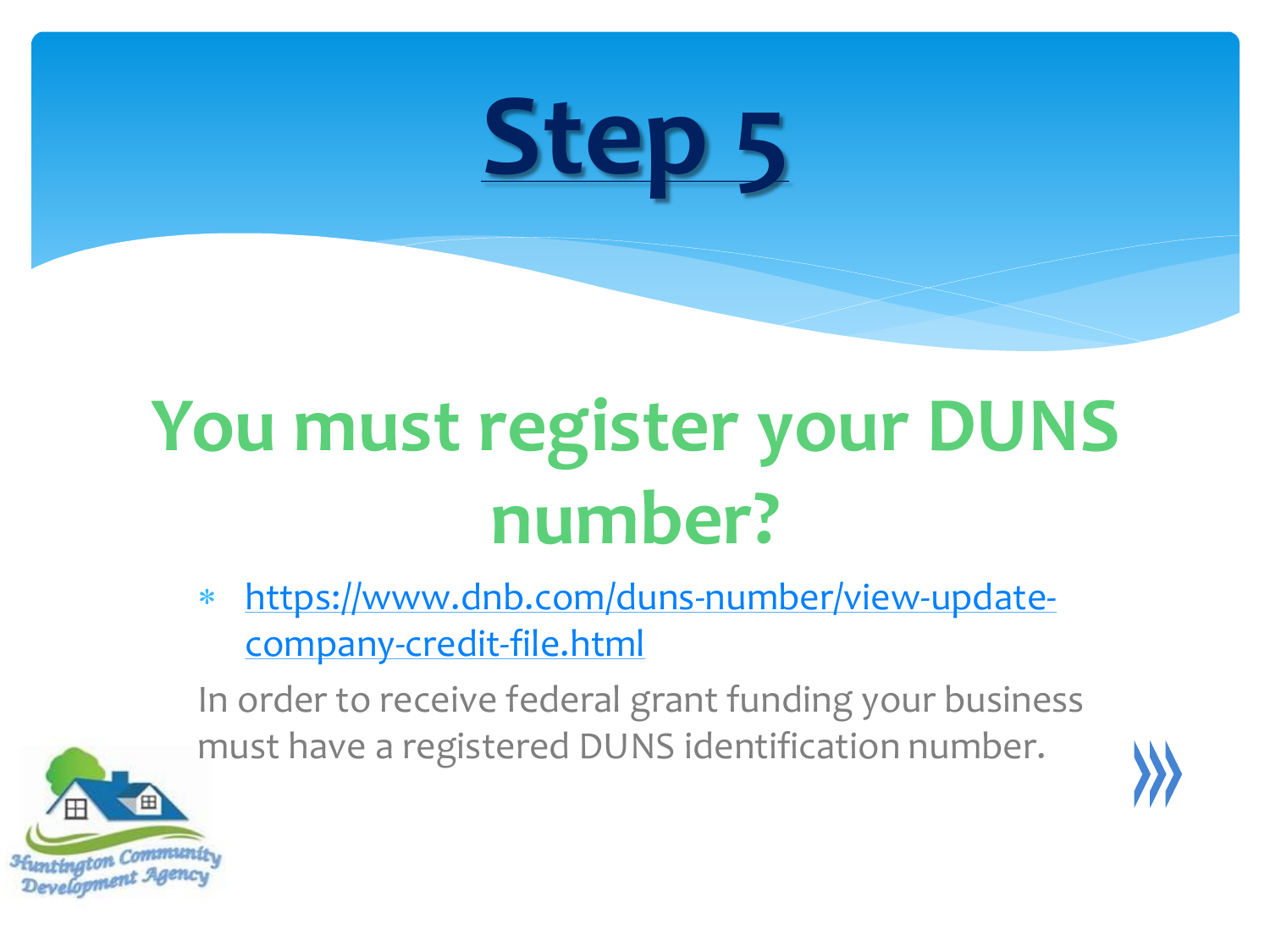#### **What documents do I need to submit to apply?**

- **Application-** opens on December 21, 2020, and closes January 15, 2021
- **Huntington CDA LMI Certification Forms-** for all employees categorized as "retained if funding is received"
- **A letter from the business owner-**stating total # of employees, and how many are categorized as "retained with funding" and those that will be retained regardless of funding
- **W-9** for your business
- **Receipts and check stubs** for your total grant amount (\$2,000/FT +\$1,000/PT employee



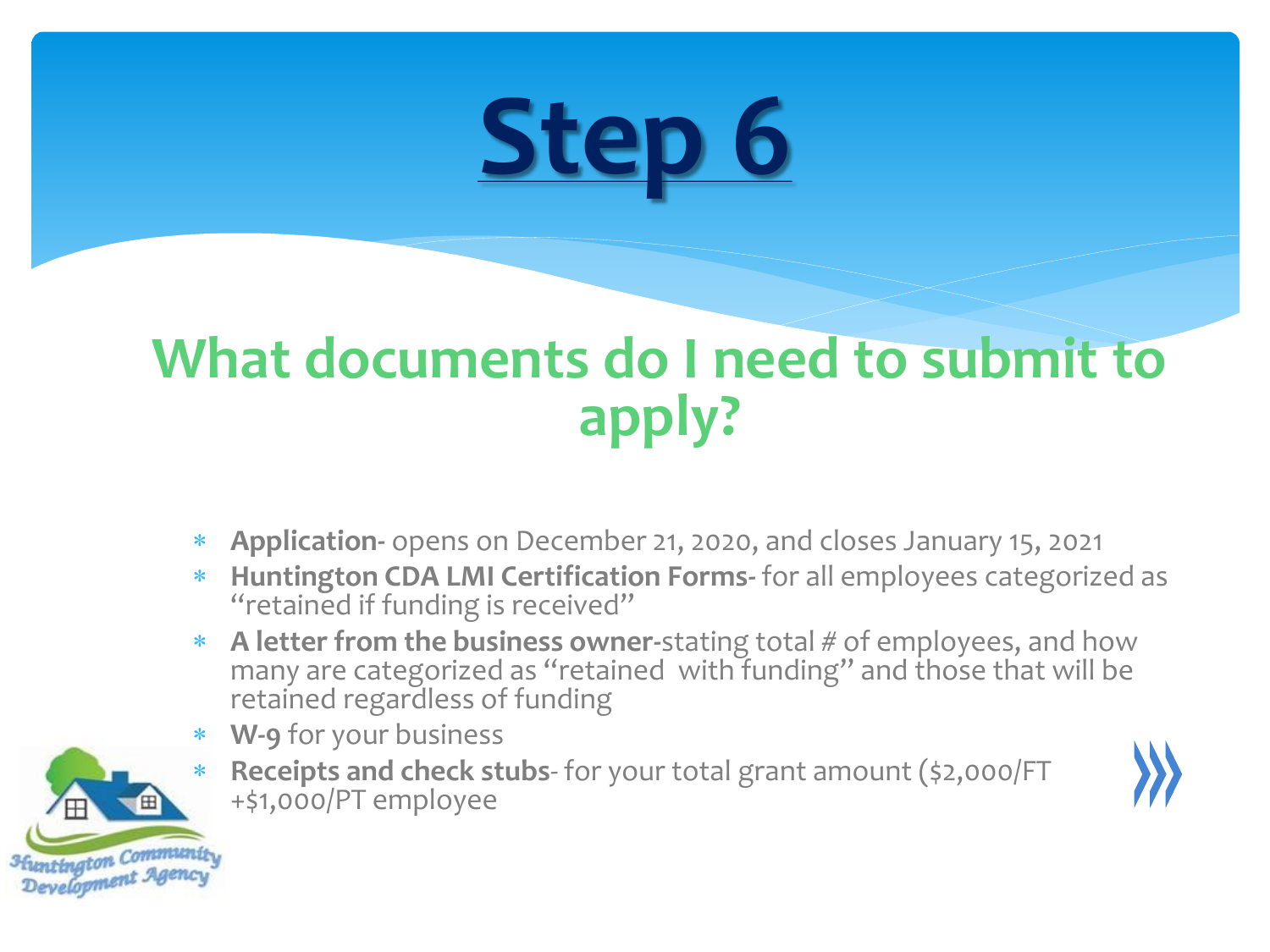

### **Where do we send our supplementary documents?**

 **Submit all LMI certifications, letters of employment, verifications, invoices, receipts and any other documents to:**



**HuntingtonCDA-CDBGCV@huntingtonny.gov**

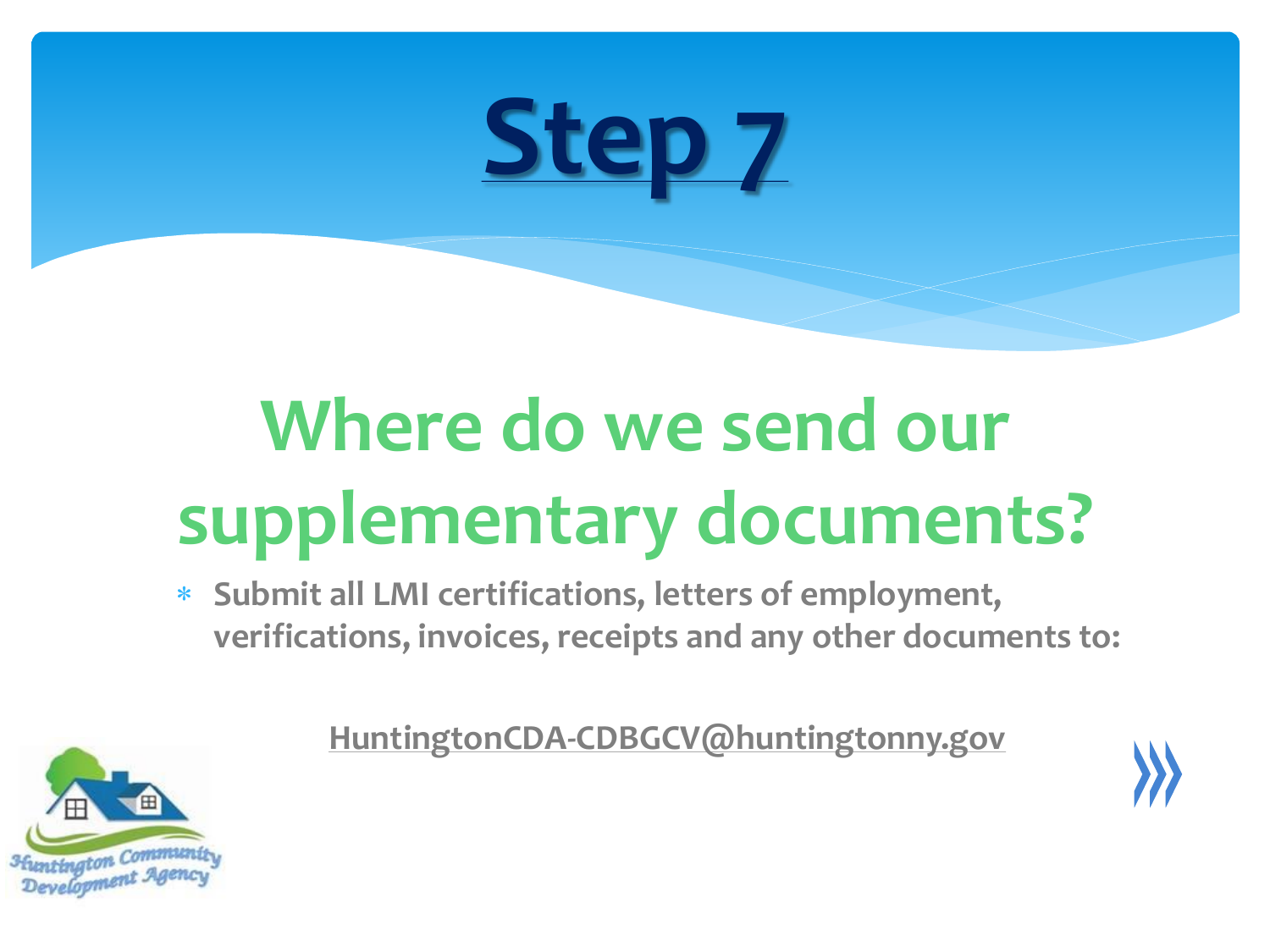

#### **How will we be notified if we qualify for an award?**

 **Once the application is reviewed by the CDA, businesses will be notified via email whether or not they are qualified to receive the grant. All applications are subject to approval by the CDA Board.**

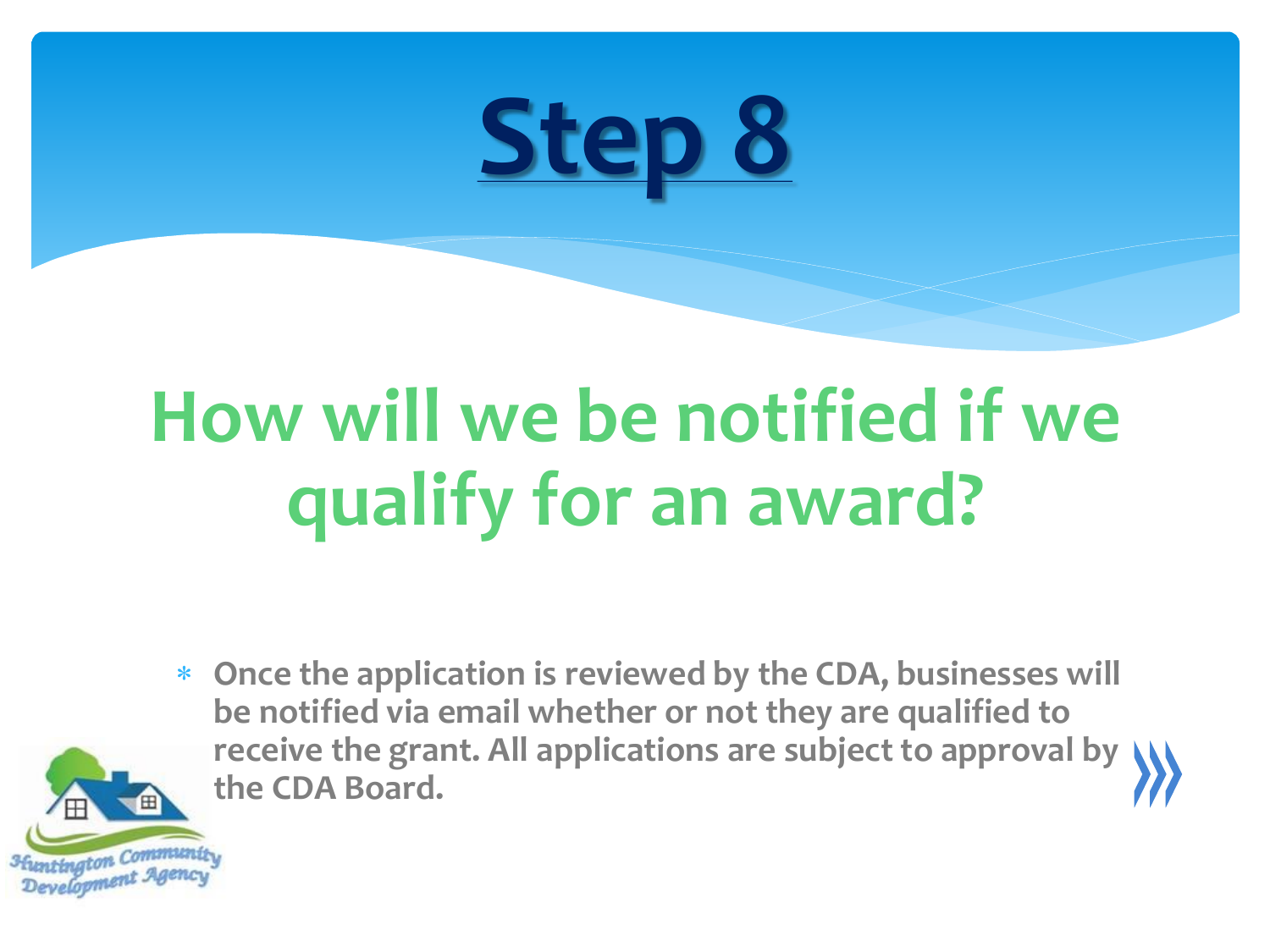## **How will we receive payment from the grant?**

**The business must submit receipts or invoices to receive reimbursement for eligible expenses. Once the Huntington CDA reviews and approves the required documentation, payment will be remitted in the form of a check sent directly to the recipient.** 

ngton Commu